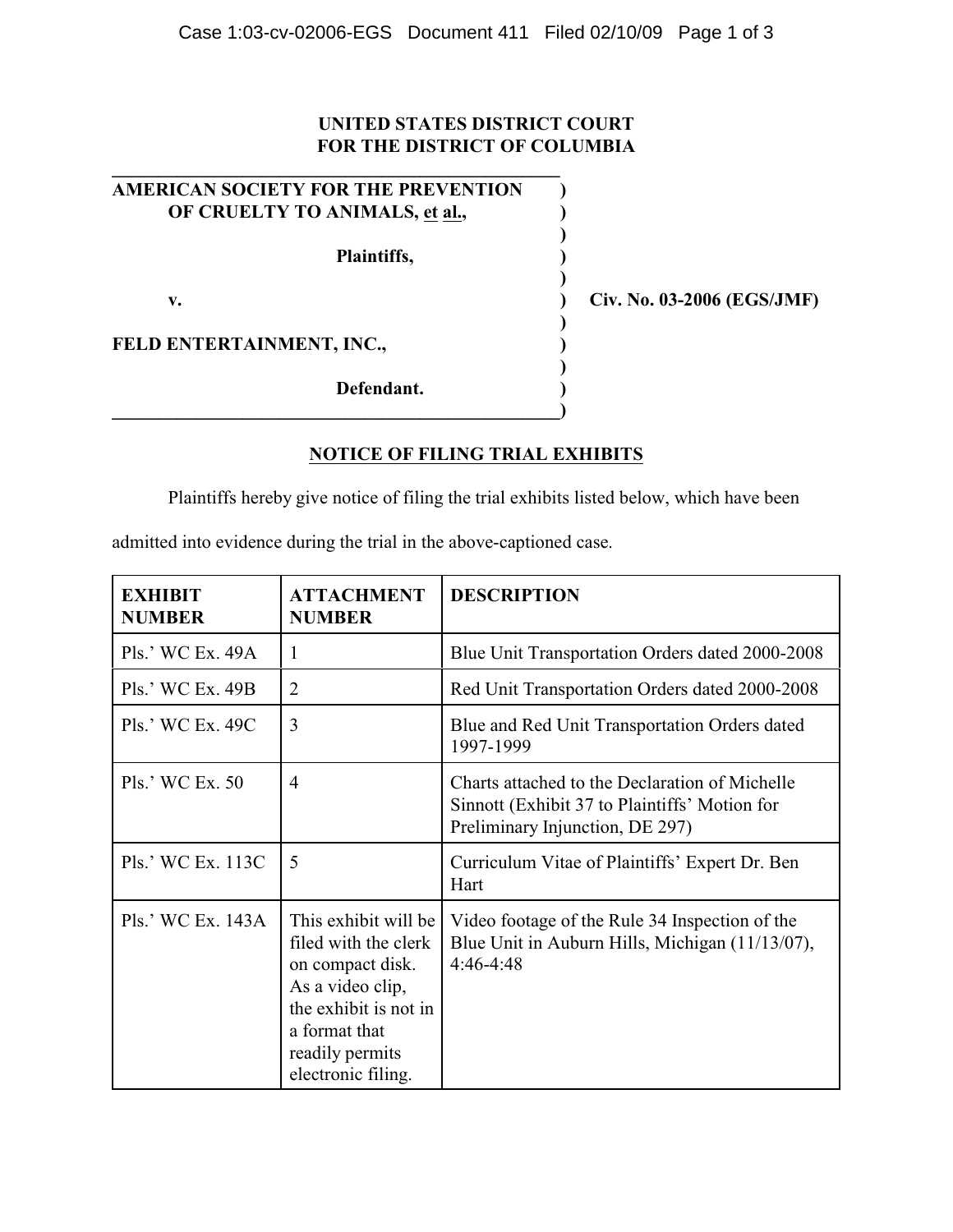| Pls.' WC Ex. 152A | 6                                                                                                                                                                       | <b>Additional Designations of Deposition Testimony</b><br>for FEI Rule 30(b)(6) Witness Gary Jacobson (Jan.<br>18, 2008); Deposition Transcript with Additional<br>Designations Highlighted                                         |
|-------------------|-------------------------------------------------------------------------------------------------------------------------------------------------------------------------|-------------------------------------------------------------------------------------------------------------------------------------------------------------------------------------------------------------------------------------|
| Pls.' WC Ex. 152B | This exhibit will be<br>filed with the clerk<br>on compact disk.<br>As a video clip,<br>the exhibit is not in<br>a format that<br>readily permits<br>electronic filing. | Designated video footage of Deposition of FEI<br>Rule 30(b)(6) Witness Gary Jacobson (Jan. 18,<br>2008), 264:03 - 264:19                                                                                                            |
| Pls.' WC Ex. 153  | $\tau$                                                                                                                                                                  | Hart & Hart, Fly switching by Asian elephants:<br>tool use to control parasites (1994) (Ex. 10 to Hart<br>Dep.)                                                                                                                     |
| Pls.' WC Ex. 154  | 8                                                                                                                                                                       | Hart et al., Cognitive behavior in Asian elephants:<br>use and modification of branches for fly switching<br>$(2001)$ (Ex. 4 to Hart Dep.)                                                                                          |
| Pls.' WC Ex. 155  | 9                                                                                                                                                                       | Hart et al, Large brains and cognition: Where do<br>elephant brains fit in? (2008) (Ex. 15 to Hart Dep.)                                                                                                                            |
| Pls.' WC Ex. 156  | 10                                                                                                                                                                      | Williams, J. L. & Friend, T. H. (2003) Behavior of<br>circus elephants during transport. Journal of the<br>Elephant Managers Association, JEMA, 14(3):<br>8-11 (Ex. 14 to Hart Dep.).                                               |
| Pls.' WC Ex. 157  | 11                                                                                                                                                                      | Gruber, T. M., Friend, T. H., Gardner, J. M.,<br>Packard, J. M., Beaver, B. & Bushong, D. (2000)<br>Variation in stereotypic behavior related to<br>restraint in circus elephants. Zoo Biology 19:<br>209-221 (Ex. 13 to Hart Dep.) |
| Pls.' WC Ex. 158  | 12                                                                                                                                                                      | Friend, T. H. & Parker, M. L. (1999). The effect<br>of penning versus picketing on stereotypic<br>behavior of circus elephants. Applied Animal<br>Behaviour Science 64(3): 213-225 (Ex. 12 to Hart<br>Dep.)                         |
| Pls.' WC Ex. 159  | 13                                                                                                                                                                      | Schmid, J. (1995) Keeping circus elephants<br>temporarily in paddocks - the effects on their<br>behaviour. Animal Welfare 4: 87-101 (Ex. 7 to<br>Hart Dep.)                                                                         |